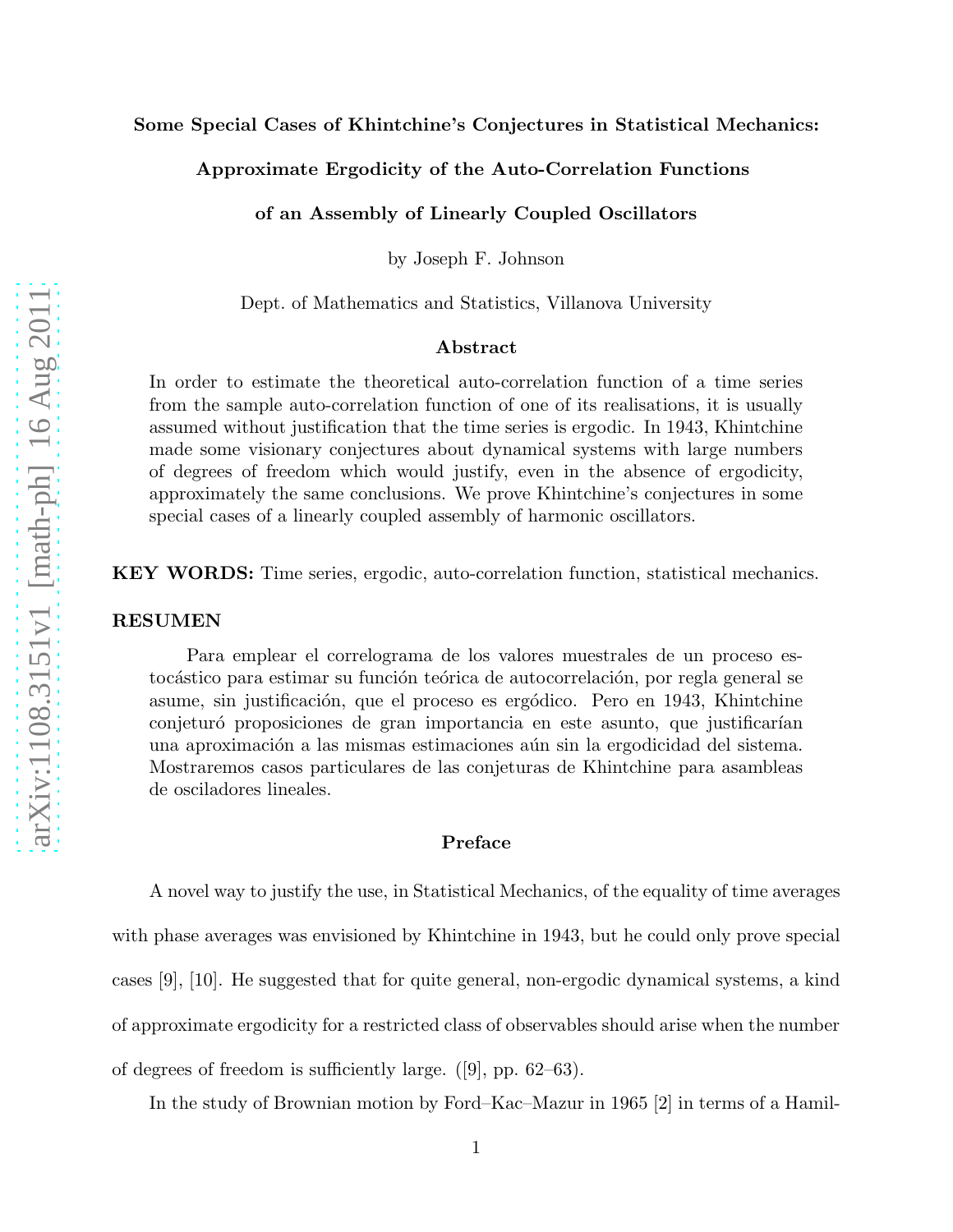tonian heat bath they carried out the Gibbs program in detail for a concrete, linear, Hamiltonian model.

The task of this paper is to recast the model of Brownian motion to show that one may assume a determined initial condition and derive a stochastic process in the thermodynamic limit without assuming any initial probability distribution. It extends Khintchine's vision to an essentially new case (earlier extensions by Ruelle [13] and Lanford [8] assumed weak, short-range interactions). It is already known that the results of [2] remain true for many different choices of an initial distribution (see Kim [11] for a survey).

The systems we study are linear Hamiltonian systems and are very far from being ergodic. But as Khintchine foresaw, a kind of approximate ergodicity holds good for some measurable functions (having particular physical significance) when the number of degrees of freedom is very large. In our case, the measurable functions we study are the autocorrelations of the time-evolution of the momentum coordinate of one of the particles.

This paper falls into two halves which are almost separate: the first half is a survey of the problem and does not pretend to any originality, given at a seminar at the Univ. of Havana in 2011. The second half presents the technical details which were left out of the seminar and are original.

#### Introduction to the Role of Ergodicity in the Theory of Time Series

# Time Series: Two Contradictory Definitions

The notion of time series has two definitions which although related cause confusion to the student. The first meaning is that a time series is a series of data distributed in time. If, for example, M is a dynamical system with Hamiltonian  $H(p,q) = \frac{1}{2}(|p|^2 + |q|^2)$ , where p and q are  $n+1$ -dimensional vectors, i.e., a collection of  $n+1$  uncoupled harmonic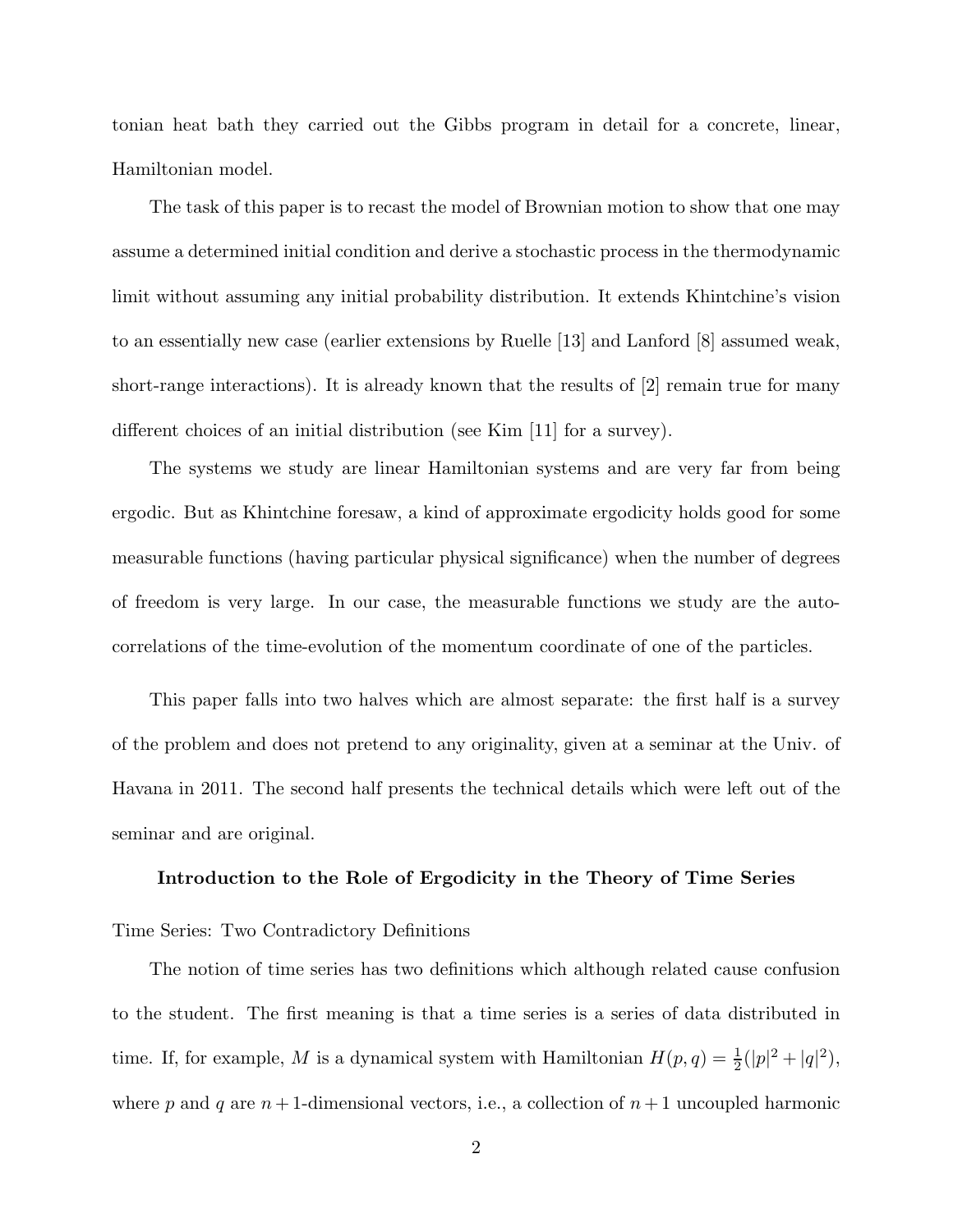oscillators, then since  $\dot{p} = -\frac{\partial H}{\partial q}$  and  $\dot{q} = \frac{\partial H}{\partial p}$ ,  $p(t)$  is a time series if  $p(0)$  and  $q(0)$  are given. Another example is the (infinite) sequence

# 011110111111111110010111111111101111111 . . .

of tosses of a fair coin (there would not be any contradiction of either the laws of Physics or the laws of Probability if all future tosses resulted in 1). These are both examples of deterministic data since even the coin toss is a function of time in the usual, deterministic, sense of the word *function*.

The second meaning of *time series*, is that it is a sequence of random variables. This sense is also called a *stochastic process*. Two examples which are related to the previous examples are:

Coin Toss:  $X_n$  a sequence of independent, identically distributed random variables taking the values 1 and -1 with equal probabilities. In fact, the space of all possible sequences of results of a coin toss, i.e., the space of all possible sequences of binary digits, can be mapped to the unit interval  $[0,1] \subset \mathbb{R}$  by regarding each sequence  $x_n$  as the binary expansion of the real number

$$
\sum_{0}^{\infty} \frac{(1+x_n)}{2^{n+2}}.
$$

This map is an equivalence of probability spaces (it is one to one except on a set of measure zero), between the space of all possible sequences of tosses and the unit interval with Lesbegue measure.

Dynamical System: put some (any) probability distribution on the set of initial conditions  $\{p(0), q(0)\} = \mathbb{R}^{2(n+1)}$ , for example, the Maxwell–Boltzmann distribution

$$
(2\pi kT)^{n+1}
$$
 det  $A^{-\frac{1}{2}}e^{\frac{-H(p(0),q(0))}{kT}}$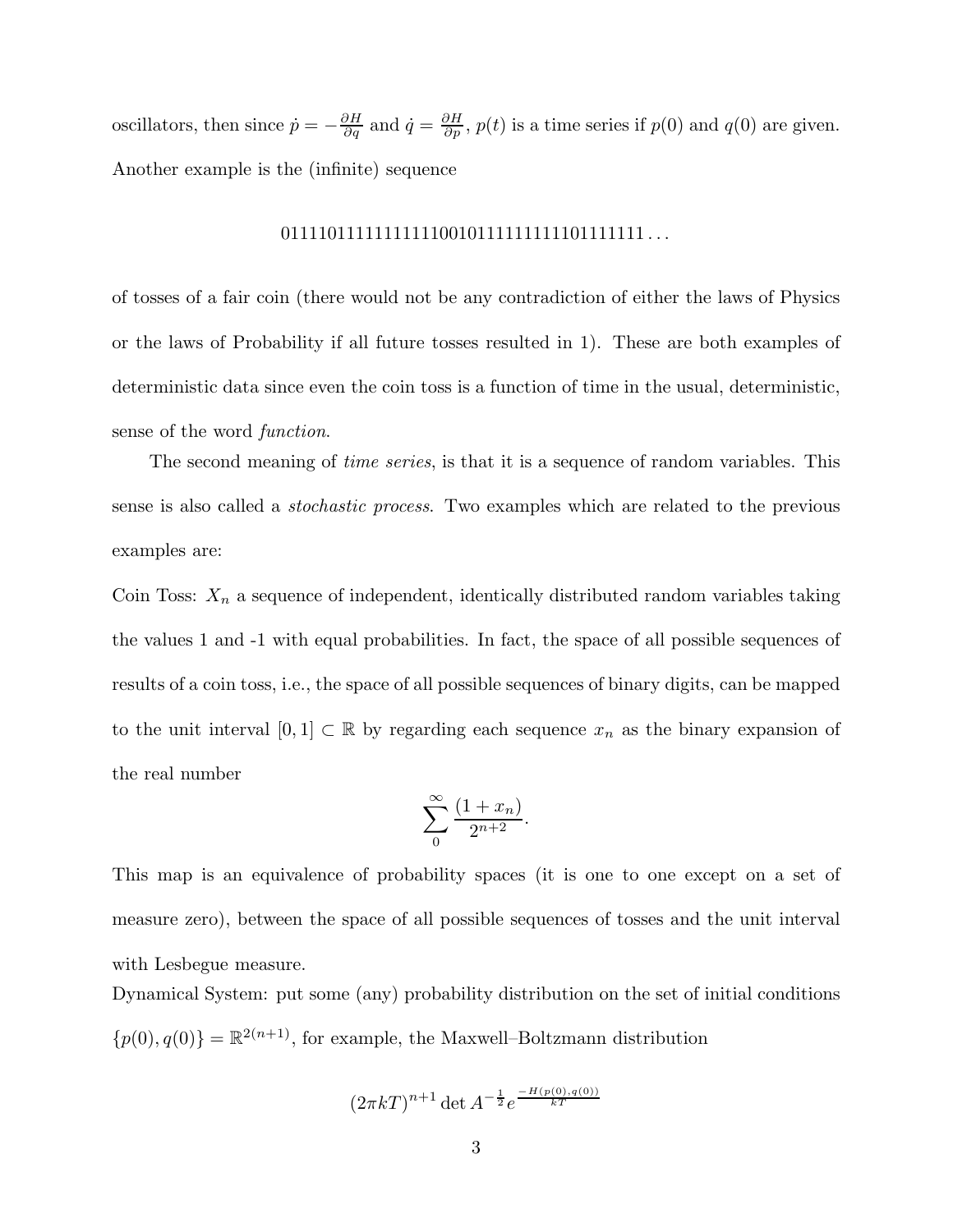where k is Boltzmann's constant and T is the absolute temperature in Kelvin. (For later generalisations, we here allow the possibility of a linear coupling given by a matrix A.) Then  $p(0)$  is now a random variable and so is  $p(t)$  for any t, so  $\{p_o(t)\}_t$  is a continuous series of random variables and hence a time series in the sense of a stochastic process.

From the standpoint of the rest of statistics, time series are odd and difficult because we have to regard the time series in the second sense as the population and the time series in the first sense as one sample taken from the population. For example, if the probability space of the random variables  $X_n$  from the example of the coin toss is taken to be the unit interval [0, 1] with Lebesgue measure dx, then for any fixed  $\alpha \in [0, 1]$  we get a time series of data, that is, a time series in the first sense, given by  $X_n(\alpha)$ . (Every sample point has probability zero, so this is an example of a probability space where probability zero does not mean 'impossible'.) Unlike the examples of data in first-year statistics courses, we can never draw more than one sample point since, e.g., we cannot go back to the year 2000 and 'try again'.

Other terms used are, e.g., that  $\{p_o(t)\}_t$  is an ensemble of time series (in the first sense), and that given a particular value  $(p(0), q(0))$  for the initial conditions, then  $p<sub>o</sub>$  is a well-defined function of t called *a realisation* of the time series. These two senses are intimately related, the confusion in terminology serves a useful purpose, and it is not going to be reformed any time soon.

Statistics of Time Series.

The usual descriptive statistics from first-year statistics courses are less useful here. The average is misleading if the time series possess a trend. Trends and cycles are more important than the average or dispersion. The most important descriptive statistic of a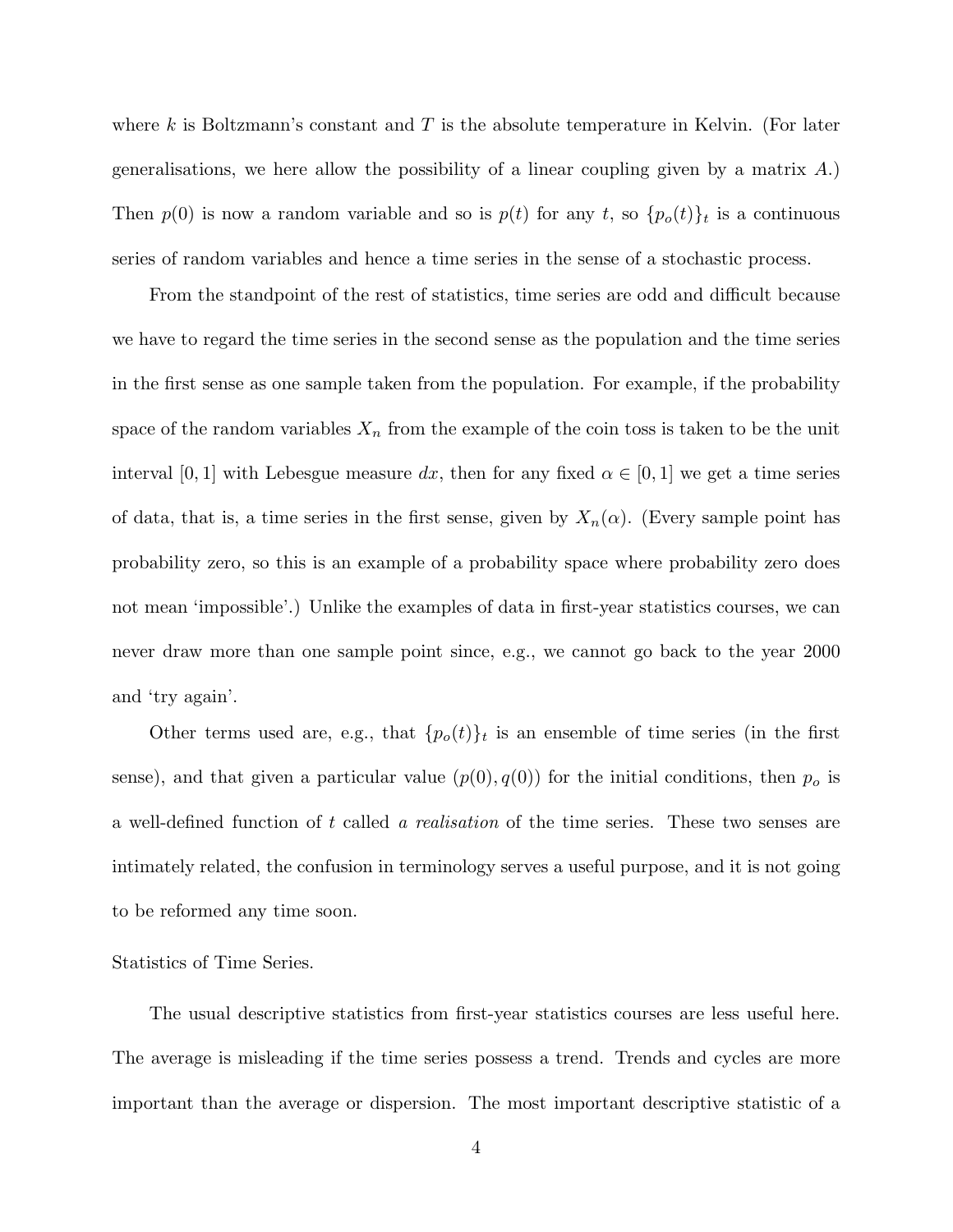time series is its auto-correlation function or correlogram. (I wish to emphasise here that it is a descriptive statistic: it has no more probabilistic significance than did the average or standard deviation.) Given a series of data  $f(t)$  it measures the average influence of  $f(t)$  on  $f(t + \tau)$  and is given by

$$
\varphi(\tau) = \lim_{T \to \infty} \frac{1}{T} \int_0^T f(t) f(t + \tau) dt.
$$

This is called the sample auto-correlation function when it is necessary to distinguish it from a related notion which does not use the time average but uses the whole theoretical model (population) instead of only one realisation of the process (the data), the phase or population or model or 'theoretical' auto-correlation function:

$$
R(\tau) = E(X_n X_{n+\tau}).
$$

Here,  $E$ , the expectation, is taken over the probability space, which is sometimes the phase space of a dynamical system, so it can be regarded as a phase average as opposed to the sample auto-correlation function, which was a time average of actual given data. (For simplicity we assume, from now on, that all random variables are *centred*, i.e., have zero expectation.)

1. Given a data stream  $p(t) = \sum a_n \cos nt + \sum b_n \sin nt$ , we obtain

$$
\varphi(\tau) = \sum \frac{|a_n|^2 + |b_n|^2}{2} \cos n\tau,
$$

which is an even function.

Examples.

2. If the process  $X(t) = p(t)$  'with random phases', i.e., if each  $p(t)$  is turned into a random variable by introducing random phase shifts in its terms, then  $R(\tau)$  is the same thing. (The phases can be uniformly distributed or Gaussian, it makes no difference.)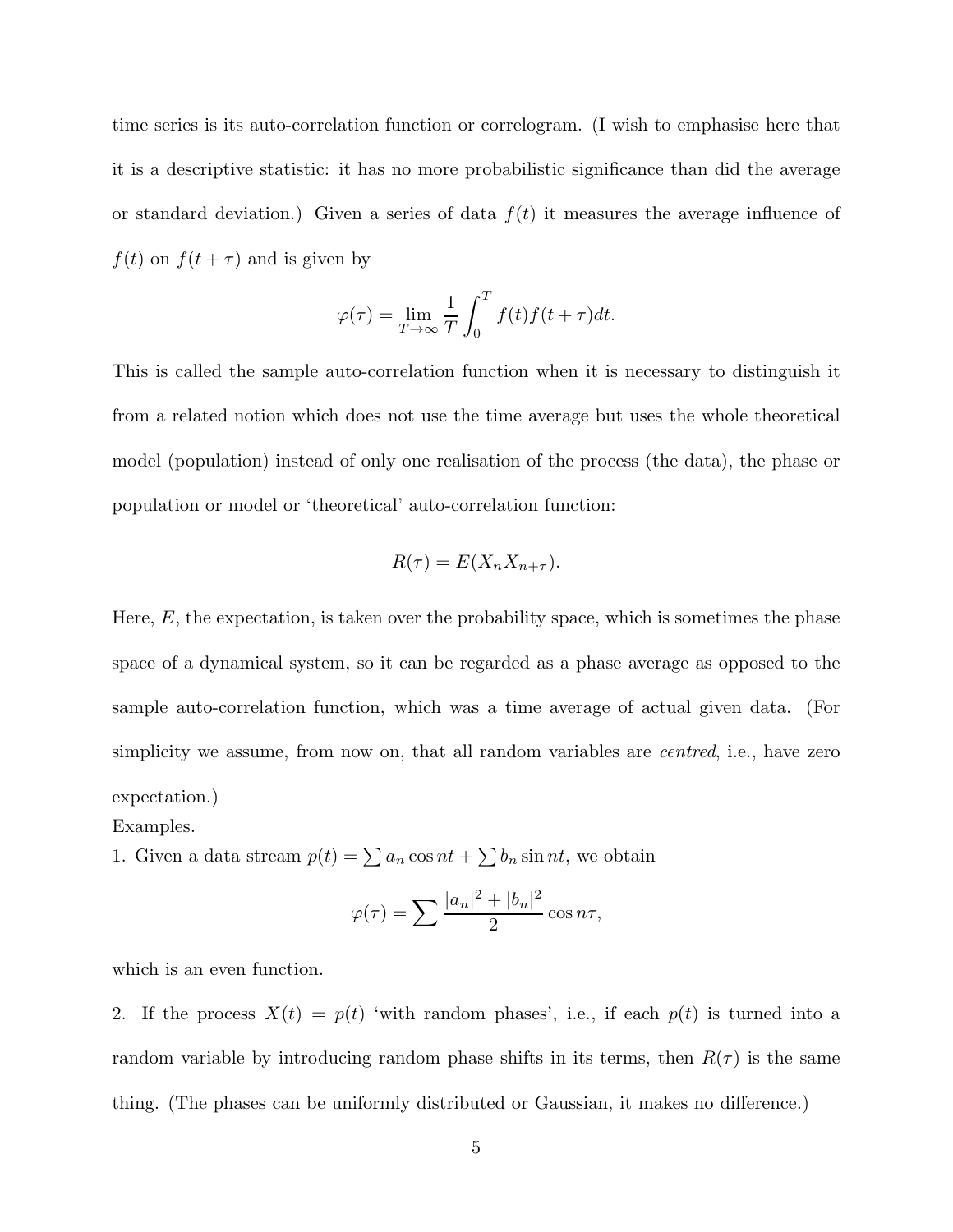3. Coin toss:

$$
E(X_n X_m) = 0 \text{ if } n \neq m
$$

by independence.  $R(\tau) = \delta(\tau)$ , a spike.

4. Data from a coin toss:  $\varphi_{\alpha}(\tau)$  could be any positive definite function (that takes the value 1 at the origin). For example, one realisation could have a periodic correlogram, a sawtooth alternating between 1 and -1, and another set of tosses (all heads) could yield a constant function. Neither of these is very close to the theoretical auto-correlation function calculated above, but a 'normal' realisation will have a correlogram close to a spike.

Since we only have one sample point from the population, the problem is how to infer  $R(\tau)$  from  $\varphi(\tau)$ ? This is the topic of this paper. The answer has usually been taken to be the concept of *ergodicity*, a concept borrowed from Statistical Mechanics to which we will turn in the next section. The reader should be warned that within the discipline of time series, the term 'large sample theory' has been perverted from its meaning in the rest of statistics, since here its original meaning is largely irrelevant (and we will not use it in this lecture). Within advanced time series texts, it means the theory of one sample point which has a lot of data in it. (See the careful discussion in Fuller [3], pp. 308ff.) Lévy's philosophy.

Lévy pioneered the method of replacing the study of a stochastic process by a study of its auto-correlation function (sometimes called the auto-covariance function or sometimes normalised in a certain fashion). His philosophy [12] was that for a wide class of stochastic processes, all important properties can be seen in the theoretical auto-correlation function of the process.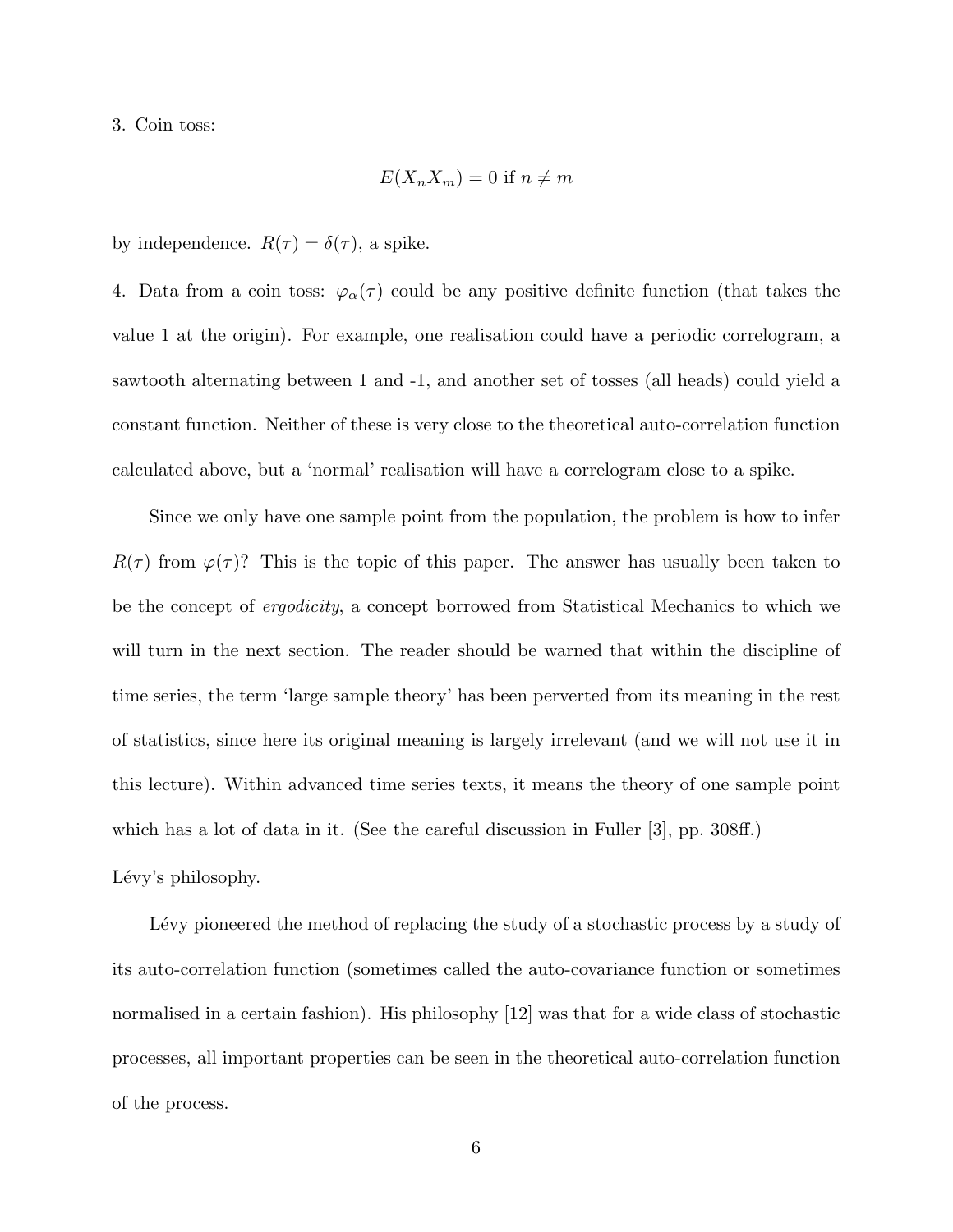Statistical Mechanics

If M is a dynamical system, as above, and one supposes that even non-engineering data sets such as those of climate change or coin tosses are indeed the results of an immensely complicated dynamical system with an astronomical number of degrees of freedom, then a measurable function f on M is called an observable. But in fact f itself is not observable. A measurement of f is always *macroscopic*, it is always the result of letting some part of the system come into contact with a measurement apparatus, such as a thermometer, and it takes time for the apparatus, which is of macroscopic dimensions, to react to the system and reach an equilibrium state. No state which changes rapidly, at a molecular scale, can be observed by the human eye, so we always model a measurement as an infinite time average and define the following notation:

$$
\langle f \rangle_t = \lim_{T \to \infty} \frac{1}{T} \int_0^T f(p(t), q(t)) dt.
$$

The point is that  $(p(0),q(0))$  itself is unknown and uncontrollable. Hence time averages are impossible to calculate, and yet they are what can be measured scientifically.

On the other hand, if we take  $dpdq$  to be Liouville measure on M, then phase averages (we introduce two different notations for this same concept in the following equation)

$$
\overline{f} = \langle f \rangle = \int_{\Omega} f(p, q) d\omega
$$

can be calculated, at least approximately. Here,  $\Omega$  is a compact surface of constant energy within  $M$  and the measure is the appropriate invariant measure inherited from Liouville measure.

A dynamical system is said to be ergodic if for all measurable  $f$ , we have

$$
\langle f \rangle_t = \langle f \rangle
$$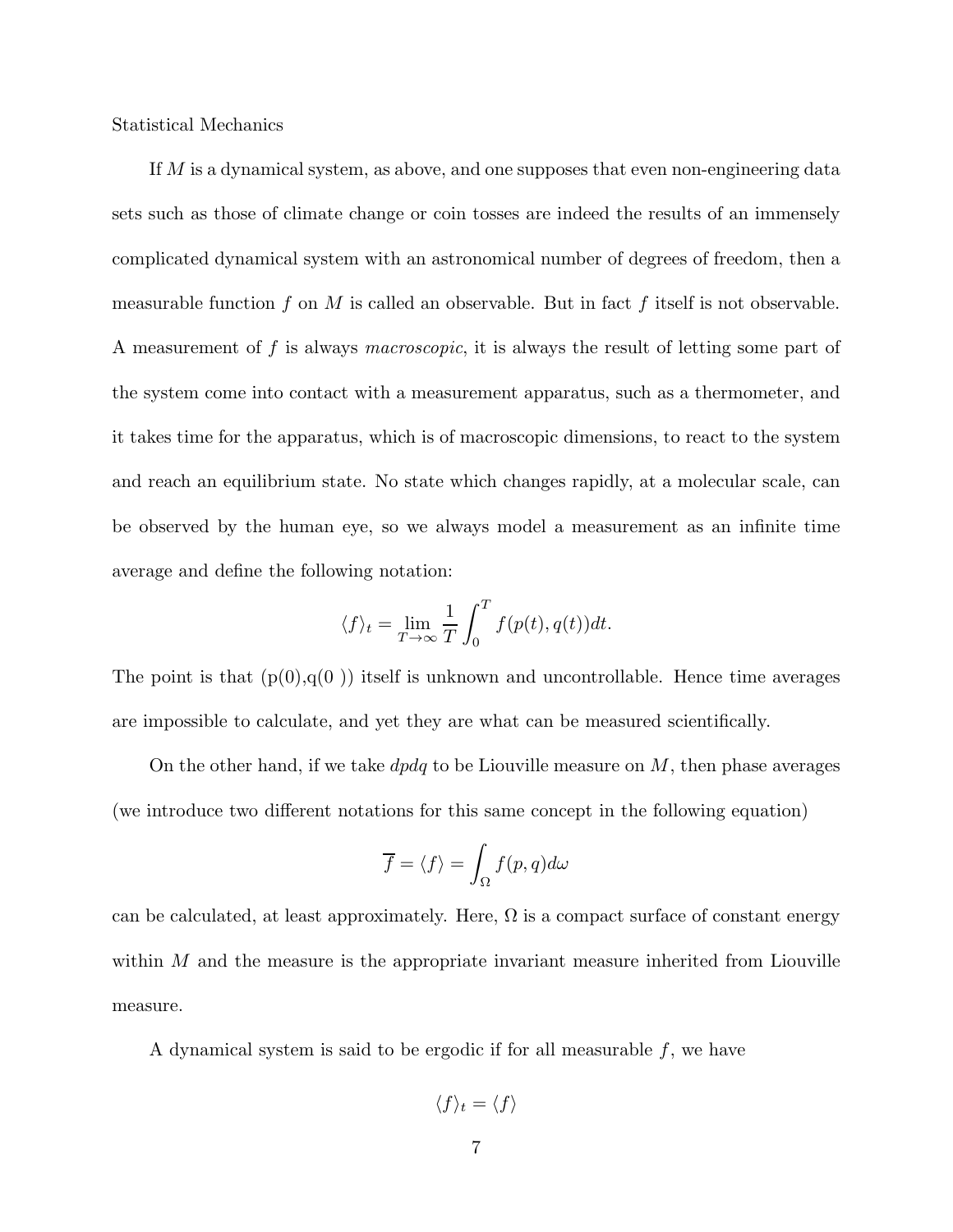for almost all initial conditions  $(p(0), q(0))$  (note that the left hand side depends implicitly on a choice of initial conditions but the right hand side depends only on  $f$ ).

The importance of ergodicity is that if a dynamical system is ergodic, then macroscopic measurements, the only ones we can make, are reliable guides to the phase averages, the only quantities we can really calculate. Without ergodicity, there is no way to connect theory with experiment.

If a time series is ergodic then we can use the sample mean to estimate the mean, and also use the correlogram to estimate the theoretical auto-correlation function, which then by Lévy's philosophy tells us everything of interest about the stochastic process.

Linear systems are the opposite of ergodic. In fact, very few physical systems are known to be ergodic. In the 60's, Sinai proved that a system of an ideal billiard ball was ergodic. In 1941, Oxtoby and Ulam proved that 'most' dynamical systems are ergodic. Nevertheless, there is no proof that, e.g., the dynamical system of the weather or coin tossing is ergodic.

Khintchine [9] in 1943 proved that if  $R(\tau) \to 0$  as  $\tau \to \infty$ , then f is ergodic, meaning that the above equation holds for almost all initial conditions. But R is not  $\varphi$ , and in particular it can not be observed directly and it depends on the choice of  $\mu$  the probability measure. For linear systems, R is quasi-periodic and so is  $\varphi$ .

Statistical Mechanics considers dynamical systems in which the number of degrees of freedom is very large. Ocean waves can either be modelled by a non-linear wave equation such as Navier–Stokes, with a small number of degrees of freedom, or by a linear Hamiltonian mechanics, at the molecular level, with an astronomical number of degrees of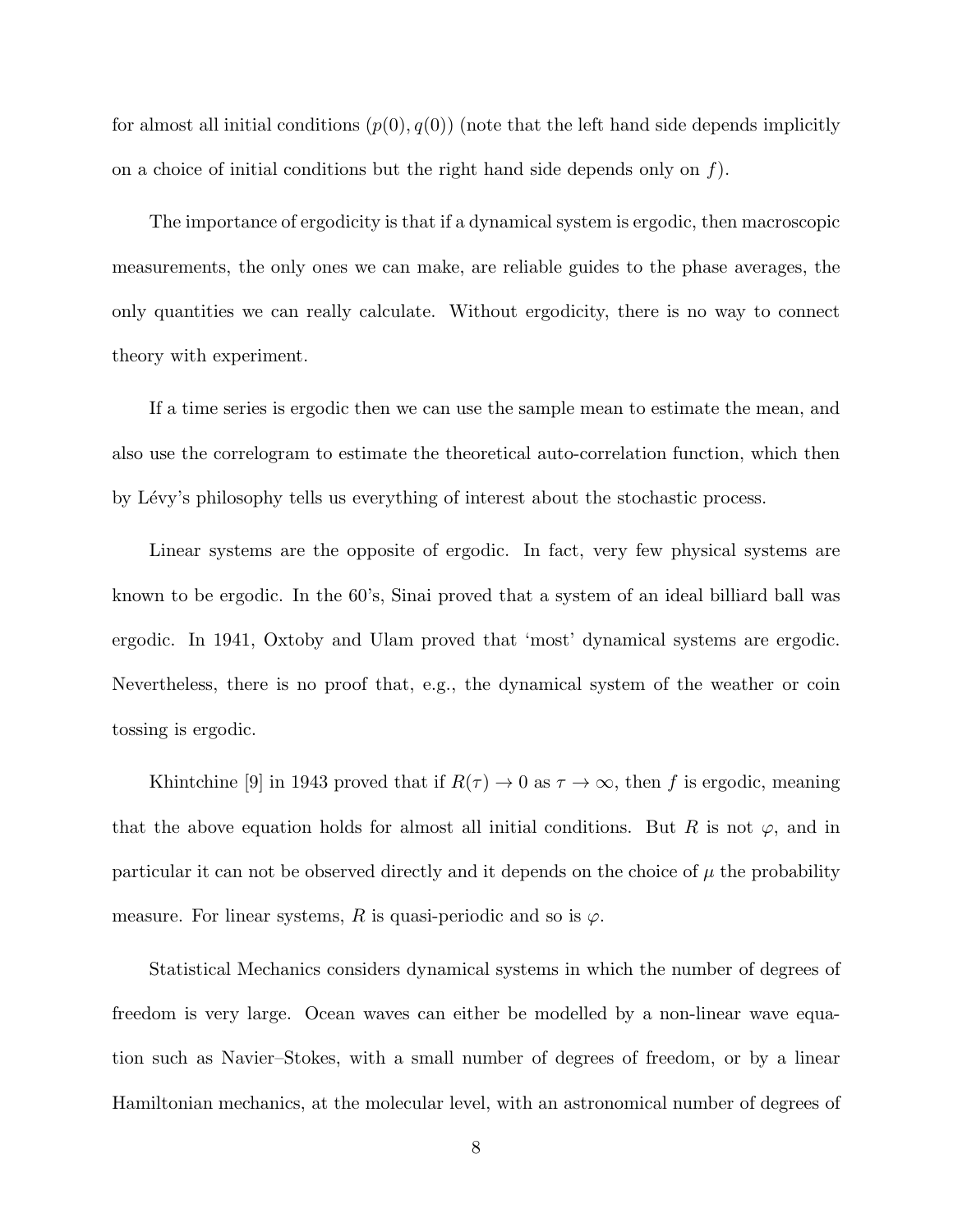freedom. Even better, it considers a family of 'similar' dynamical systems parametrised by the number of degrees of freedom and considers various limits as  $n \to \infty$ . These limits include the traditional 'thermodynamic limit' but as Balian and others have argued, one can define many different types of such limits.

Khintchine observed that since the number of degrees of freedom is very large, asymptotic formulae for the quantities of interest should be obtainable by means of the methods of probability theory, especially its limit theorems. In particular, he observed that ergodicity in itself was not of central importance since it was asking for too much to have exact equalities of time averages and phase averages for all measurable functions. It would suffice to have relations for some physically significant observables which hold asymptotically as the number of degrees of freedom goes to infinity. In 1943 he published vague but profound and visionary conjectures in this regard, but was unable to establish them in more than a few special cases and even then only with the help of the assumption that  $0 = 1$ , for which he has been much criticised.

### Khintchine's conjectures

For a family of dynamical systems  $M_n$ , parametrised by their (increasing) number of degrees of freedom, and representing in some sense 'the same physics', and for certain physically significant quantities, each one represented by an  $f_n$ , an observable for each  $M_n$ , again in some sense being 'the same' as n increases, Khintchine conjectured that  $f_n$ would become approximately ergodic for n sufficiently large. Ruelle [13] and Lanford  $|8|$ were able to make some progress on this for systems with weak and short-range interactions and for observables that were some sort of average over the entire system, similar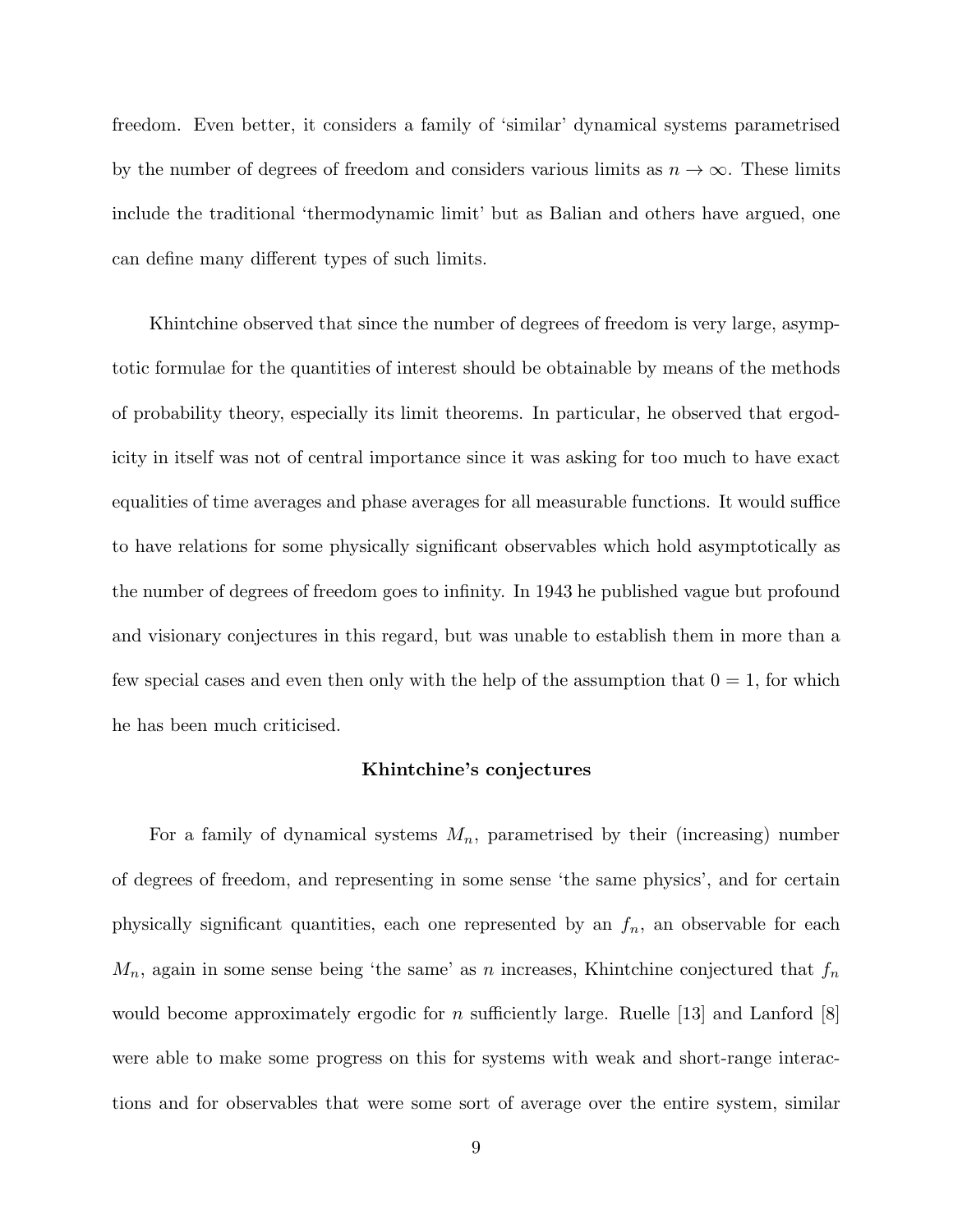to the thermodynamic quantities such as temperature. Yet Brownian motion is a very well-known ergodic stochastic process which does not at all fit into this framework: the momentum of one particle becomes, as the number of other particles increases without bound, a stationary stochastic process closely related to Brownian motion, known as the Ornstein–Uhlenbeck process. Since it is the momentum of only one particle, it is not a thermodynamic quantity nor do the methods of Khintchine–Ruelle–Lanford apply.

# The Gibbs Program and Brownian Motion

In 1965 Ford–Kac–Mazur [2] showed how Brownian motion could arise in the limit of a sequence of explicit Hamiltonian systems. Their procedure was a model of carrying out the program envisioned by Willard Gibbs as long ago as 1900. The breakthrough was to allow a very violent, long-range interaction between the particles, one so violent as to require a kind of renormalisation in the limit. (In 1961 Schwinger [14] published a very interesting quantum precursor of this. Indeed, Schwinger's set-up involved a negative temperature amplifier which amplified quantum motion into a classical stochastic process.) This successfully carried out Gibbs's program for statistical mechanics for this concrete example, certainly one of central importance, and all the more striking since each system was linear but the limit stochastic process was ergodic. But they imposed a probability distribution (as did Gibbs himself, and in this respect was criticised by Khintchine), that of Maxwell–Boltzmann, on the dynamical systems by *fiat*, and did not address Khintchine's conjectures.

Their results ought to be robust in the choice of probability distribution and the choice of interaction. Students of Kac, Kim [11], and others have pursued this question of robustness.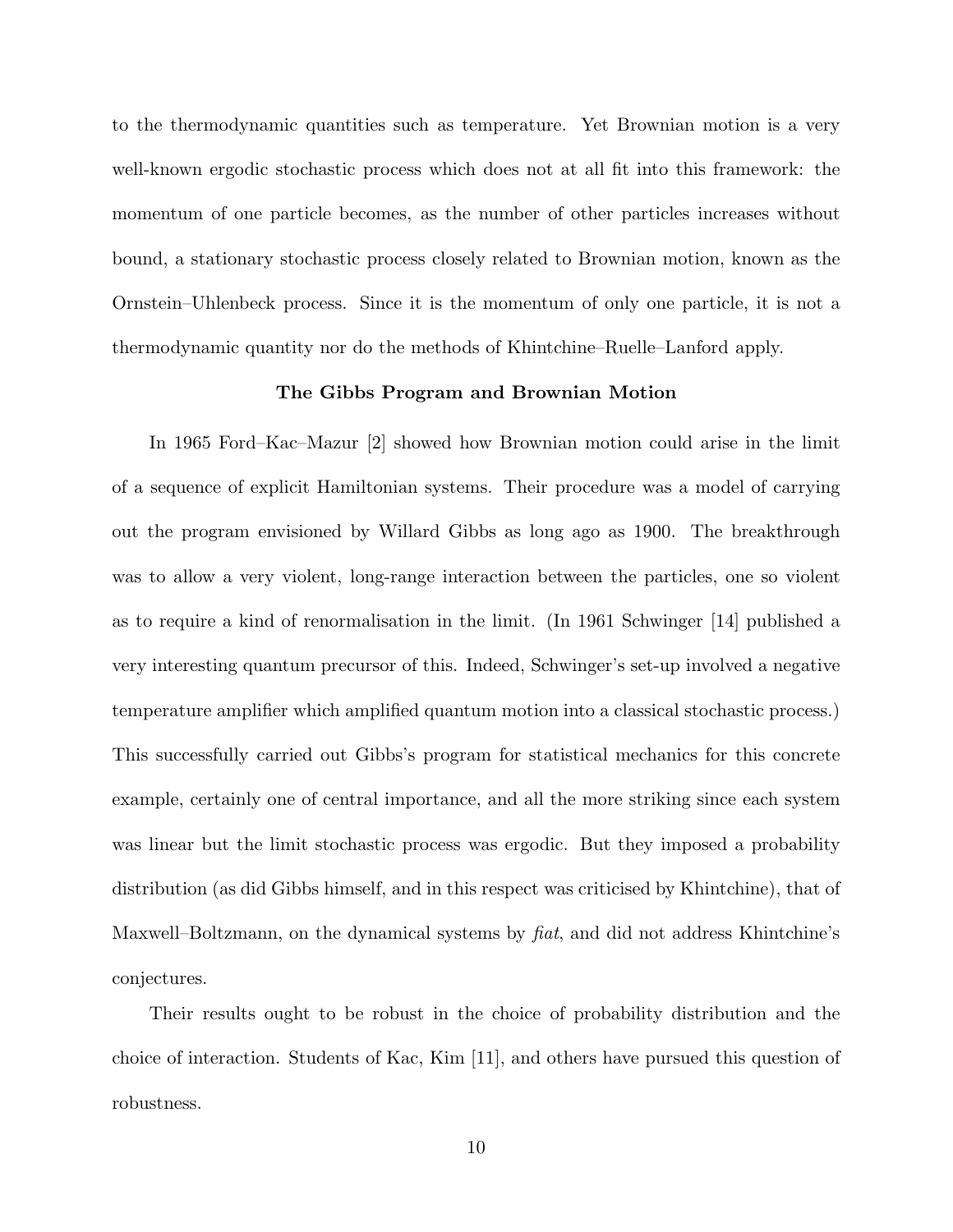The key result of Ford–Kac–Mazur is as follows: fix a temperature T. Put the corresponding Maxwell–Boltzmann probability distribution on the space of initial conditions  $\mathbb{R}^{2n+2}$ . Then there exists a family of matrices  $A_n$ , each one giving a linearly coupled system of harmonic oscillators with Hamiltonian  $H_n$ , such that, with the appropriate cut-off in the interaction to avoid singularities,

$$
R(\tau) \longrightarrow e^{-d|\tau|}
$$

as  $n \to \infty$  where R is the theoretical (phase) auto-correlation function of  $p_o$ , the momentum of the zero<sup>th</sup> particle (both of which depend on n), and d is a constant. Since one knows the limit of the theoretical auto-correlation functions, then, by Lévy's philosophy, one knows which stochastic process (up to equivalence) ought to be considered the limit of these processes. This is all the more striking since the coupling constants, the entries of the matrices  $A_n$ , do not possess a limit, but instead grow without bound.

Yet for any finite *n*,  $p_o(t)$  is quasi-periodic:

$$
p_o(t) = \sum a_n \cos \lambda_{n,k} t + \sum b_n \sin \lambda_{n,k} t
$$

where the  $\lambda_{n,k}$  depend on  $A_n$ . Hence so is  $R_n$  and so is  $\varphi_n$ . Hence  $R_n \nrightarrow 0$  as  $\tau \rightarrow \infty$ for any n. We cannot interchange the limits in n and  $\tau$ .

### A sequence of dynamical systems

For future use, we introduce some common notation. For  $f$  any function on the phase space  $\Omega$  of a dynamical system, let  $f_t$  denote the function composed with the flow on the system for t units of time. Let  $\langle f \rangle = \int_{\Omega} f(\omega) d\mu$  whatever the invariant measure  $d\mu$ . Let  $\langle f \rangle_t = \lim_{T \to \infty} \frac{1}{T}$  $\frac{1}{T} \int_0^T f_t(\omega) dt$  which implicitly depends on  $\omega \in \Omega$  although this will usually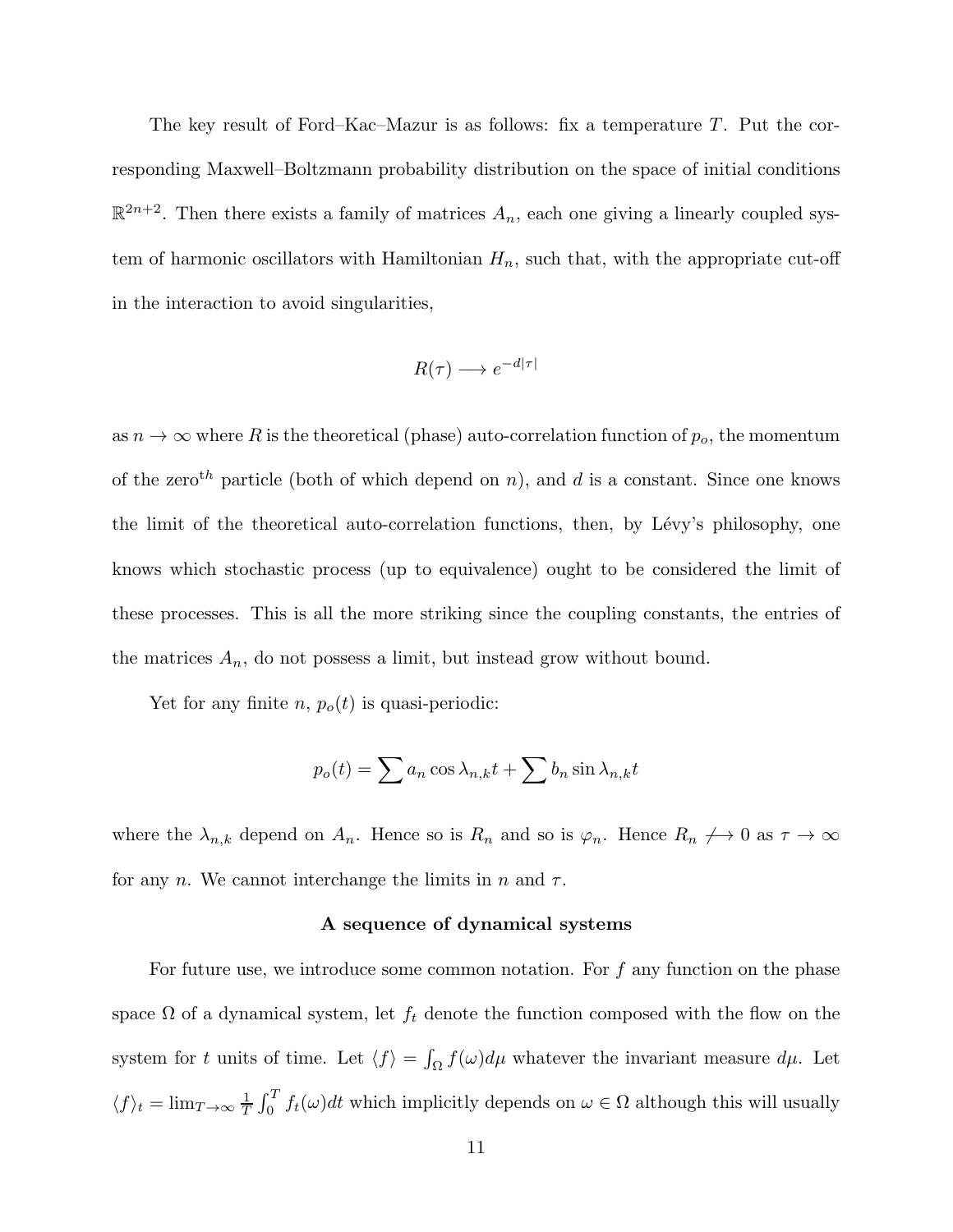be suppressed in the notation. The point is to investigate when  $\langle f \rangle_t = \langle f \rangle$  approximately for almost all  $\omega$  or at least the overwhelming majority of  $\omega$ .

Ford–Kac–Mazur introduced a stylised model [2] of Brownian motion, which consists of a mote whose canonical co-ordinates are  $p_o$ ,  $q_o$ , and n particles of the same mass. We are going to assume  $n = 2N$  is even and let all vector and matrix indices run from  $-N$  to N. The canonical co-ordinates of the  $i<sup>th</sup>$  harmonic oscillator are  $p_i$ ,  $q_i$ . Let the Hamiltonian of this system be  $H_n$  and write

$$
H_n = \sum_{i=-N}^{N} \frac{p_i^2}{2m} + \frac{1}{2}(q_{-N}, q_{-N+1}, \dots q_N)A\begin{pmatrix} q_{-N} \\ q_{-N+1} \\ \vdots \\ q_N \end{pmatrix}
$$

where A is a symmetric  $n + 1$ –square real matrix with positive eigenvalues.

The trajectories of this flow satisfy (where  $A$  depend implicitly on  $n$ .)

$$
p(t) = \cos(A^{1/2}t) \cdot p(0) - A^{1/2} \sin(A^{1/2}t) \cdot q(0).
$$

We focus on  $p_0(t)$ . If the particles are all alike, it is natural to assume the matrix A is what is called, 'cyclic'. Each row is the previous one shifted over by one. The eigenvalues of  $A, \omega_i^2$ , satisfy

$$
(A)_{ml} = \frac{1}{n+1} \sum_{-N}^{N} \omega_i^2 e^{\frac{2\pi \sqrt{-1}}{n+1} i(m-l)}
$$

where  $i \neq \sqrt{-1}$ . This is obviously symmetric if we make a simple assumption on the  $\omega_i^2$ 's.

Let  $\zeta = e^{\frac{i\pi}{2N+1}}$ . It is a classical fact about cyclic matrices that

$$
(\cos A^{\frac{1}{2}}\tau)_{mn} = \frac{1}{n+1} \sum_{i=-N}^{N} \cos(\omega_i \tau) \zeta^{i(m-n)},
$$

This formula is an expression of the fact that the vectors (there are  $2N + 1$  of them as *i* runs from  $-N$  to  $N$ )  $\frac{1}{\sqrt{2N+1}}(\zeta^{ij})_{j=-N,...N}$  are a normal basis of eigenvectors of A with eigenvalues  $\omega_i^2$ .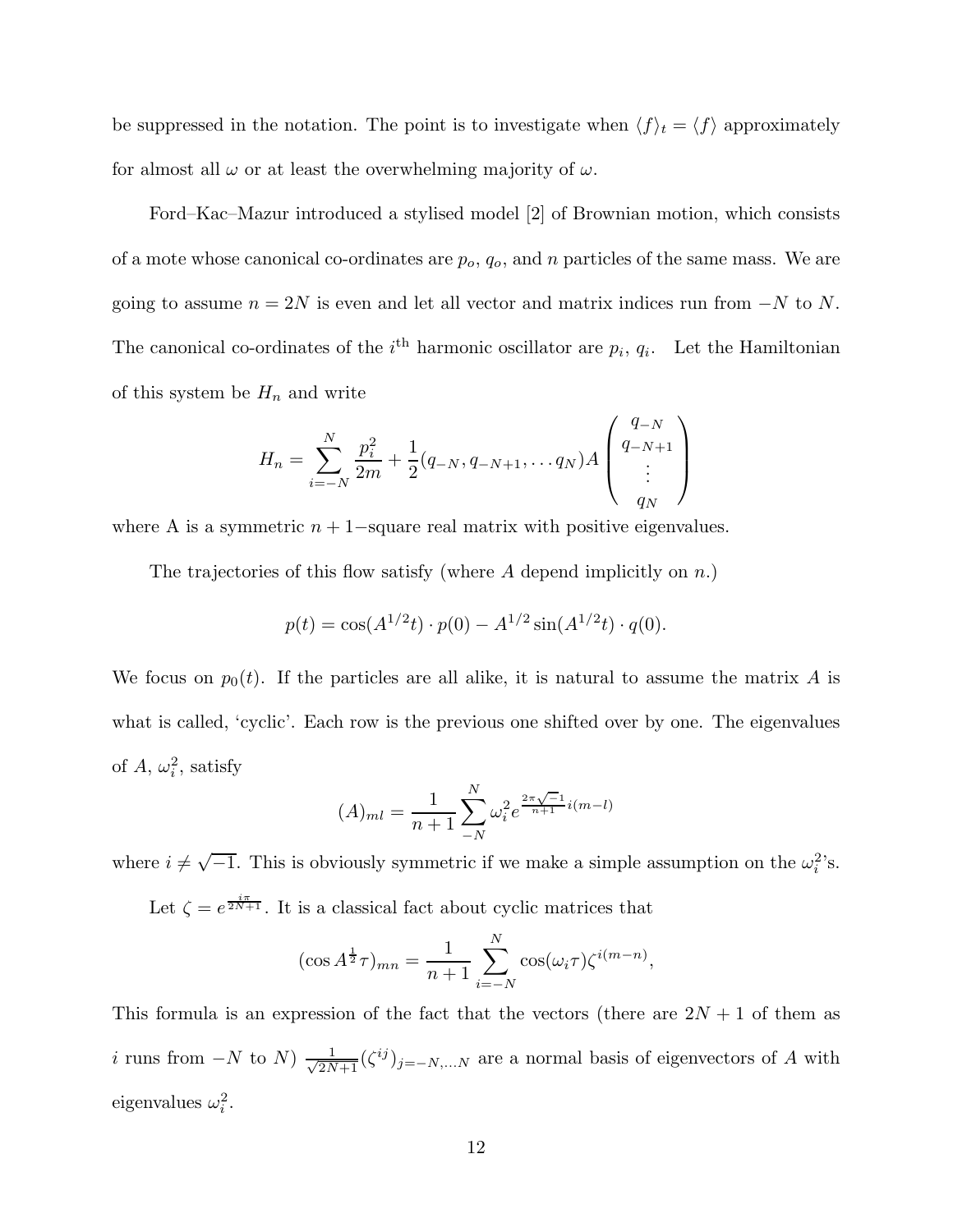This formula holds for  $A^{\frac{1}{2}}$  sin  $A^{\frac{1}{2}}t$  as well. (We omit the proofs of facts about cyclic matrices, which may be found in Gerhard Kowalewski, *Determinantentheorie* (as cited in Ford–Kac–Mazur [2]). Hence (here and elsewhere, all indices run from  $-N$  to N)

$$
p_o(t) = \frac{1}{n+1} \left\{ \sum_k \sum_i \cos(\omega_i t) \zeta^{-ik} p_k(0) - \sum_k \sum_i \omega_i \sin(\omega_i t) \zeta^{-ik} q_k(0) \right\}.
$$

We put  $\hat{p}(k) = \sum_i \zeta^{-ik} p_i(0)$  and similarly for  $\hat{q}$  and rewrite the sums above as

$$
p_o(t) = \frac{1}{n+1} \left\{ \sum_k \widehat{p}(k) \cos(\omega_k t) - \sum_k \widehat{q}(k) \omega_k \sin(\omega_k t) \right\}.
$$

Define the auto-correlation (sometimes called the auto-covariance) function of this trajectory by  $\varphi_n(\tau) = \langle p_o(t)p_o(t + \tau) \rangle_t$ . For each  $\tau$ ,  $\varphi_n(\tau)$  is a physical observable on  $M_n$ . (As  $\tau$  varies, we have a uniform family of physical observables.) Just as all the  $M_n$ have, intuitively, the same physical meaning, so too these observables (or, rather, uniform families of observables) all have the 'same physical meaning'. Intuitively, each one measures how 'random' the trajectory (through a given point of phase space) is. It is a descriptive statistic of a definite set of data: whatever the initial conditions 'really are', the data is the future path of the trajectory (or the past, it makes no difference), and this is a deterministic descriptive statistic. The main result of this paper is to make rigorous the notion that in the limit as  $n \to \infty$ , all normal trajectories have the same autocorrelation function, the Markoffian one which represents maximal randomness possible in this situation.

But since this intuitive notion of limit is problematic, we make this notion rigorous by talking about normal cells for finite n. For fixed  $n$ , we can define a normal trajectory as being one which (within certain limits of approximation) has the same auto-correlation function as all other normal trajectories, viz., the one which is the best possible approximation to the Markoffian exponential decay.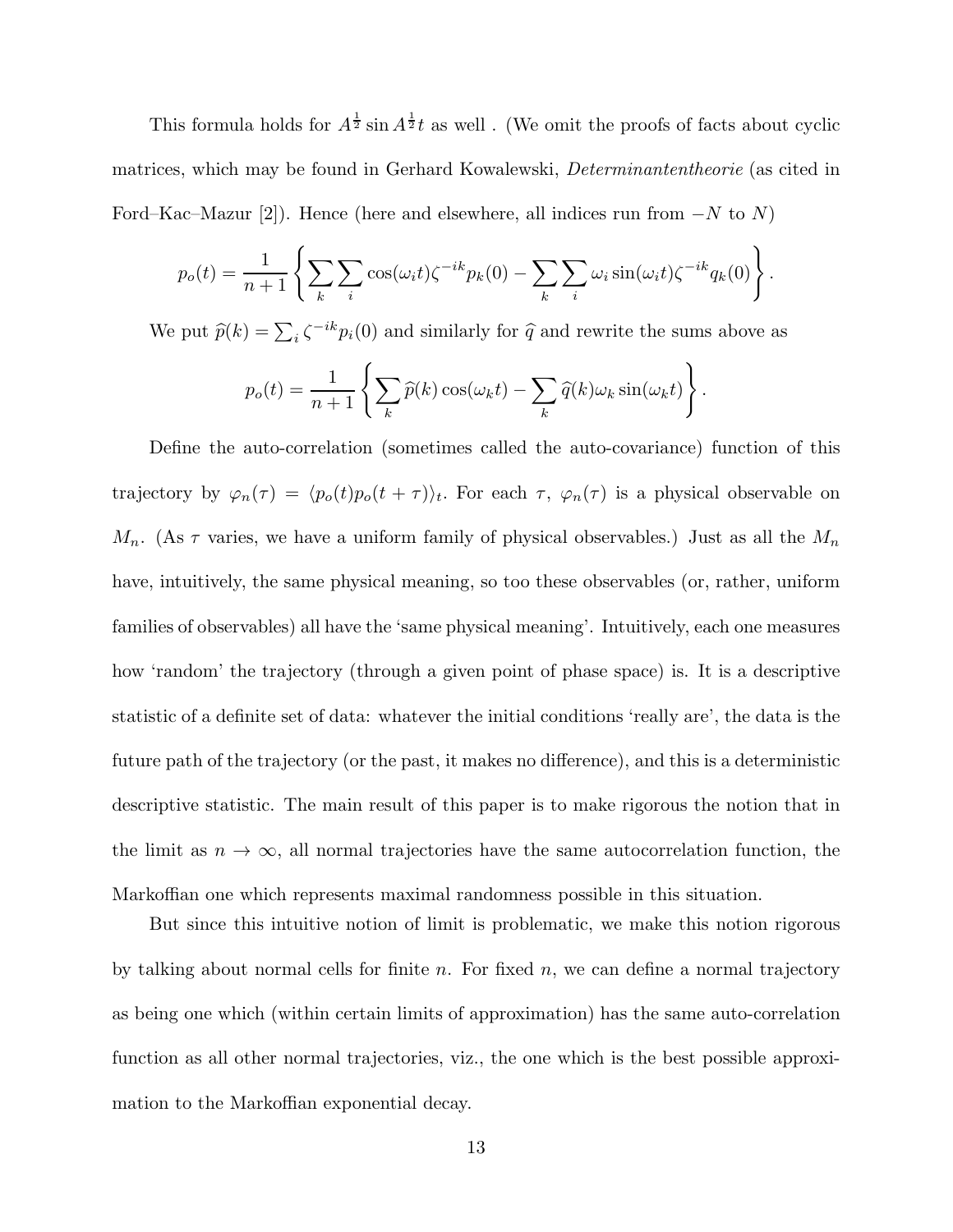In general, the physicist Sir James Jeans outlined a common-sensical view of the foundations of Statistical Mechanics which has had an influence on his followers, Darwin and Fowler, and through them, on Khintchine, but has not penetrated as fully into the consciousness of philosophers of science [16] as it deserves (although the Ehrenfests consider it carefully in [1]). Statistical Mechanics is defined as the study of the statistical properties of the normal trajectory. By statistical is meant, descriptive statistics, so the notion of probability does not enter into this definition. We, following Wiener, will mean the autocorrelation function  $\langle f \rangle_t = \varphi(t)$  of a trajectory. The important thing is to define normal. Jeans [4] defined a normal property of a state (or trajectory) to be a property which is possessed by the overwhelming majority of states in the system, so that, as the number of degrees of freedom increases without bound, the states which do not possess that property possess negligible Liouville measure. A state is then defined as a normal state if it possesses all those normal properties 'of which it is capable.' This definition of normal was not given with full logical rigour: the task of this paper is to fix that in an important example.

### Some random finite trigonometric sums

Normalise the measure on the surface of constant energy,  $\mathcal{M}_E$ , inherited from Liouville measure to be total mass unity. In this paper the only properties we are concerned with are  $\varphi(t)$ . That is, a normal cell is a sequence of subsets  $\mathcal{N}_n$  of  $(M_n)_{E_n}$  such that: for every choice of three positive epsilons, we have for n sufficiently large that it has measure  $1 - \epsilon$ and the  $\varphi(t)$  are within  $\epsilon_1$  of each other for  $t < 1/\epsilon_2$ . The energy level  $E_n$  is defined for traditional reasons, and to make the comparison with traditional results convenient, to be that energy level which is most probable according to the Maxwell distribution: it is  $\frac{n+1}{kT}$ .

Intuitively, this would mean that the limits of the auto-correlation functions (uniform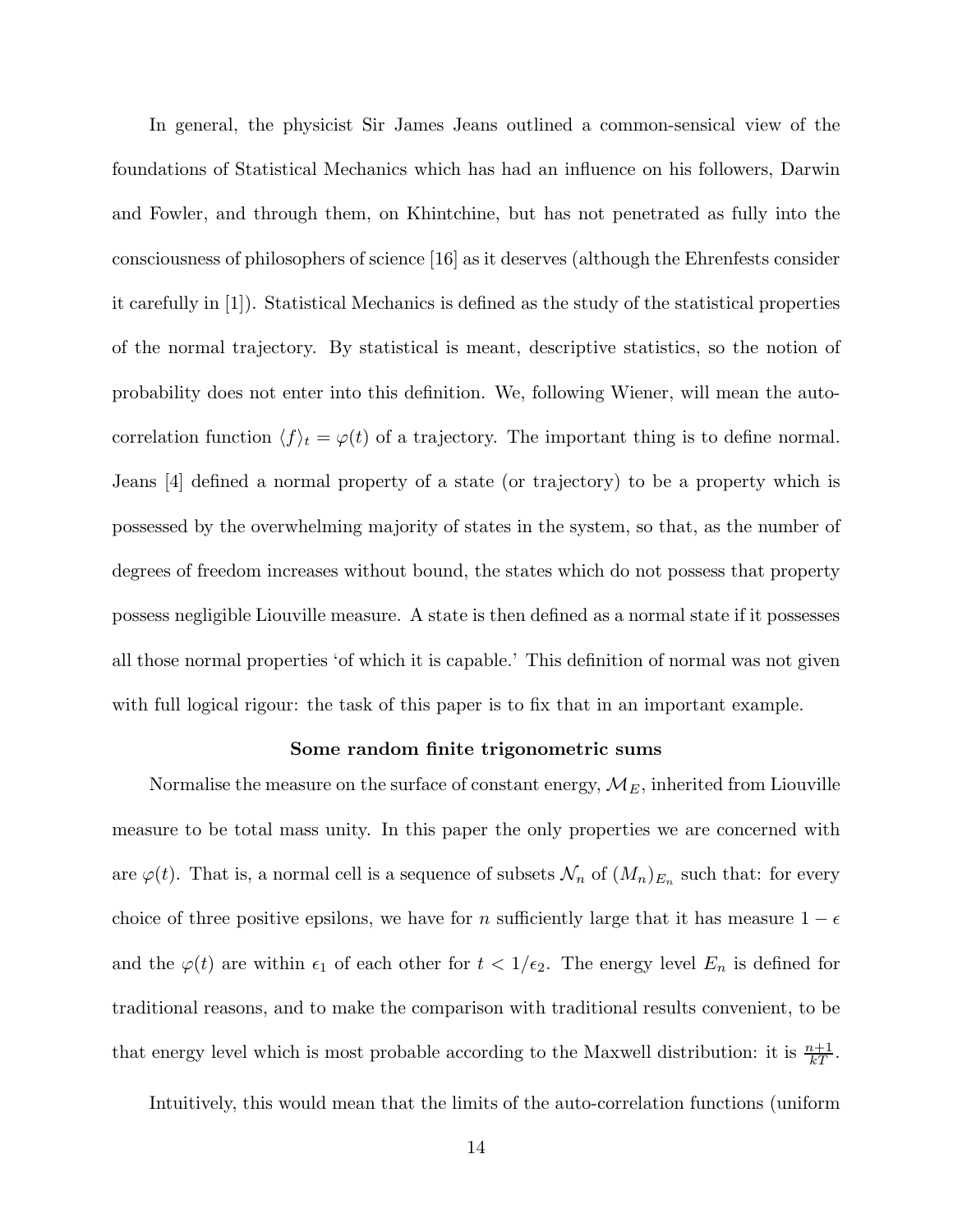convergence on compact sets) are the same for points in the same cell.

The existence of a normal cell is the kind of approximate ergodicity analogous to what Khintchine envisioned, (as is, in a very different way, the dispersion theorem proved by Khintchine and Lanford). It is well-known that the limit stochastic process Ford– Kac–Mazur constructed from this sequence is ergodic, since it is the Ornstein–Uhlenbeck process.

It is elementary that in general all for any trigonometric sum

$$
p_o(t) = \sum_i a_i \cos(\omega_i t) + b_i \sin(\omega_i t),
$$

(here, we may and do assume all  $\omega_i > 0$ ) the auto-correlation function is

$$
\varphi(\tau) = \sum_{i} \frac{1}{2} (|a_i|^2 + |b_i|^2) \cos(\omega_i t).
$$

Applying this result to our formula for  $p<sub>o</sub>$ , we obtain

$$
\varphi(\tau) = \sum_{k} \frac{1}{2} \left( \frac{1}{2N+1} \right)^2 (|\widehat{p}(k)|^2 + |\omega_k \widehat{q}(k)|^2) \cos(\omega_k t).
$$

In order to show that normal cells exist, we want to show that the measure of initial conditions in phase space which yield approximately the same  $\varphi(\tau)$  tends to unity as  $n \to \infty$ . We may regard this as a random trigonometric sum. (Regarding the  $p_i(0)$  and the  $q_i(0)$  as random variables). We show that the variance of  $\varphi(\tau)$  is negligible for large n. In 1866 (see Stroock [15] p. 77) Mehler proved that for  $x_1^2 + x_2^2 + \ldots + x_n^2 = \rho n$  and the uniform surface area measure on the surface of this sphere of total mass one, then as  $n \to \infty$ ,  $x_1$  tends weakly to a Gaussian random variable with mean zero and standard deviation  $\rho$ . The rate of convergence can be controlled explicitly, this is merely a concrete calculation of surface areas on spheres.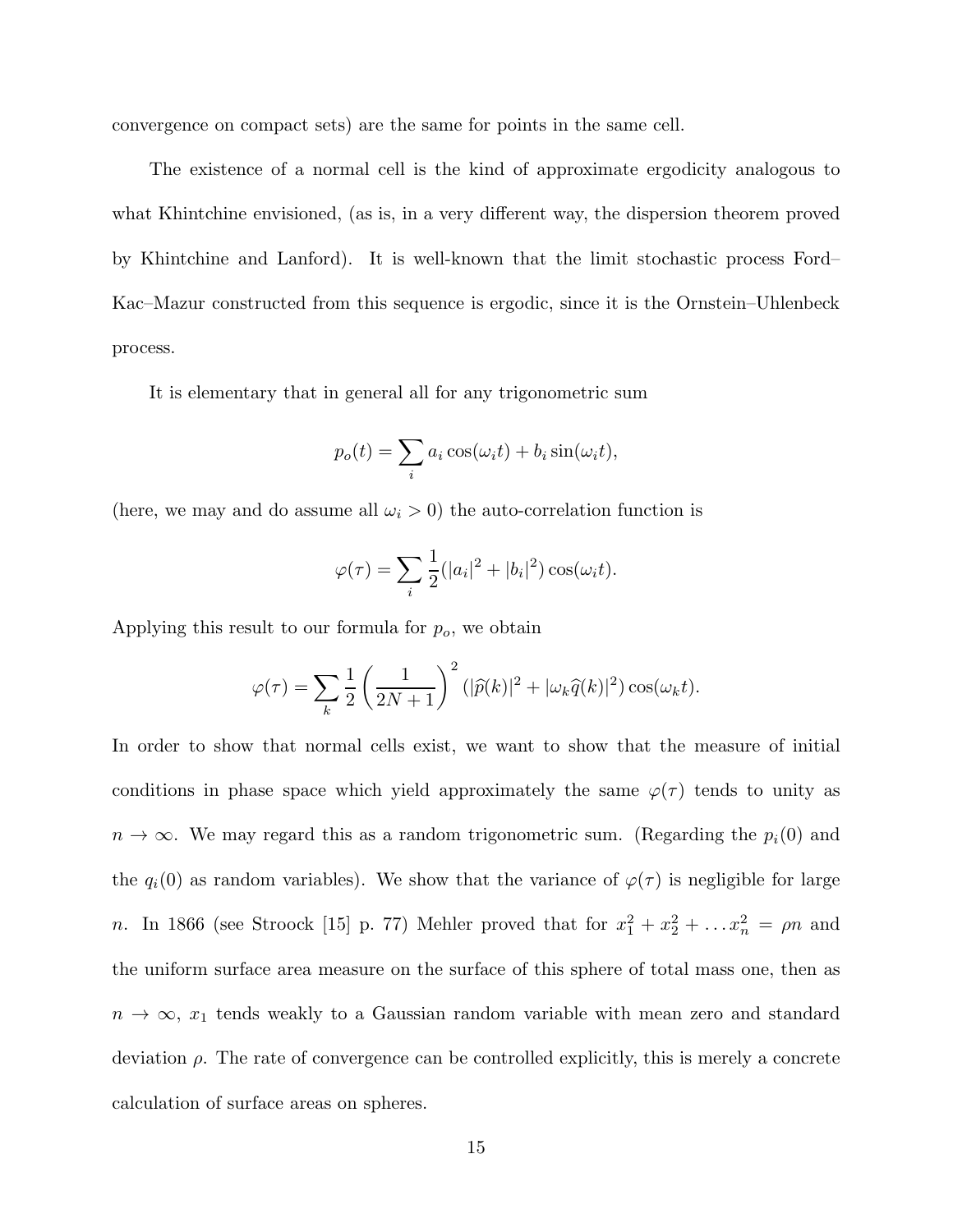It is obvious that the coordinates are uncorrelated, that each  $x_i$  is perfectly uncorrelated with the  $x_j^2$  for  $j \neq i$ , and that the squares are negatively correlated with each other. Hence  $Var(x_i^2)$  is approximately two, and  $Var(x_i^2 + x_j^2) \leq Var(x_i^2) + Var(x_j^2)$ .

We wish to estimate the variances of the  $\hat{p}(k)$  and the  $\omega_k\hat{q}(k)$ .

Because  $H(p,q) = H(\hat{p}, \hat{q})$  and, more precisely, because

$$
(q_{-N}(0), \ldots q_N(0)) \cdot A \cdot \begin{pmatrix} q_{-N}(0) \\ q_{-N+1}(0) \\ \vdots \\ q_N(0) \end{pmatrix} = (\widehat{q}(k), \ldots \widehat{q}(k)) (\zeta^{-ml}) \cdot A \cdot (\zeta^{lm}) \begin{pmatrix} \widehat{q}(k) \\ \widehat{q}(k) \\ \vdots \\ \widehat{q}(k) \end{pmatrix}
$$

(this is because the matrix  $(\zeta^{ml})_{lm}$  is the change of basis matrix that diagonalises A) it follows that

$$
(q_{-N}(0), \ldots q_N(0)) \cdot A \cdot \begin{pmatrix} q_{-N}(0) \\ q_{-N+1}(0) \\ \vdots \\ q_N(0) \end{pmatrix} = \sum_k \widehat{q}(k)^2 \omega_k^2.
$$

But  $2H - \sum_k \hat{q}(k)^2 \omega_k^2 = \sum_i p_i(0)^2$ . Hence  $\sum_k \hat{q}(k)^2 \omega_k^2$  and  $\sum_i p_i(0)^2$  are perfectly anti-correlated and hence have equal variances. But this last is bounded by  $2(2N+1)$ . Now the  $\omega_k$  are all real and positive in the applications we have in mind for later. Also, since the matrix is symmetric,  $\omega_{-k} = \omega_k$ . Hence, obviously, we may arrange that the  $\hat{q}(k)$ are real without altering the auto-correlation function (since  $\hat{q}(k) = \overline{\hat{q}(-k)}$ ). Hence

$$
Var\frac{1}{2N+1}\frac{\frac{1}{2}}{2N+1}\sum_{k}|\omega_{k}\widehat{q}(k)|^{2}\cos(\omega_{k}\tau) < \frac{1}{(2N+1)^{2}}\frac{\frac{1}{4}}{(2N+1)^{2}}2(2N+1).
$$

Since, by definition,  $\hat{p}(k) = \sum_i \zeta^{-ik} p_i(0)$ , we have that  $\frac{p(k)}{\sqrt{2N+1}}$  is related to  $p_i(0)$  by a unitary transformation, the sum of squares of the moduli of the coordinates does not change. Then neither does their variance. Hence the variance of  $\frac{\sum \frac{1}{2} \widehat{p}(k)}{(2N+1)^2}$  is bounded by  $\frac{2(2N+1)\frac{1}{4}}{(2N+1)^2} = \frac{\frac{1}{2}}{(2N+1)}$ .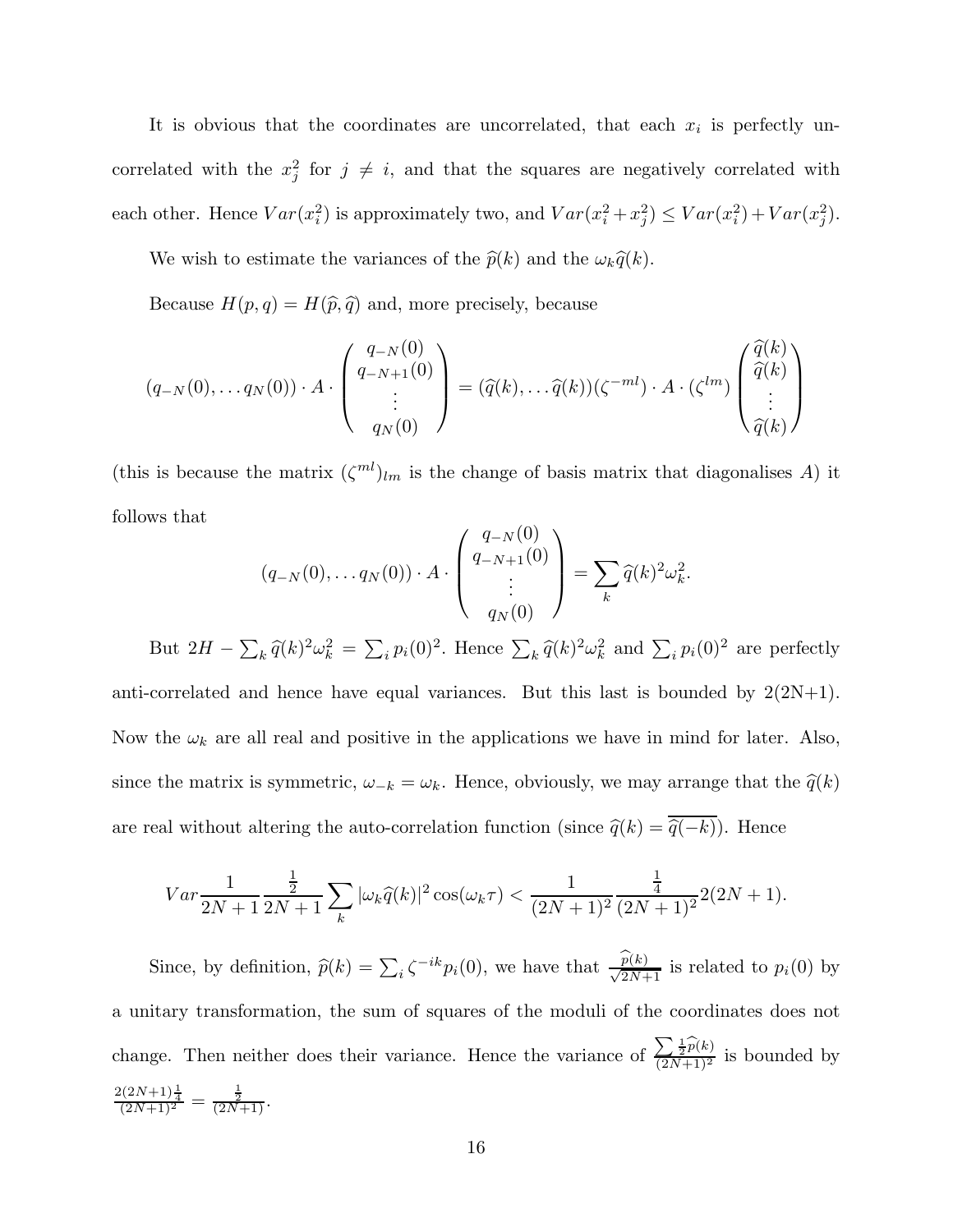This very weak ergodicity does not depend on any properties of the  $\omega_k$  except that the matrix A is cyclic and symmetric. It holds even when the dynamics does not tend towards Brownian motion (which only happens for a very specific choice of  $\omega_k$ ).

We wish to relate Wiener's time auto-correlation function, a deterministic concept, to the phase auto-correlation function, at least when the trajectory is normal. Note first that as usual, the Maxwell distribution 'bunches up' for very large  $n$  around the most probable energy value, and thus the average taken with respect to the Maxwell distribution over the entire, unbounded, phase space is the same as the average over one energy level ellipsoid, with respect to the uniform distribution. An elementary part of what Khintchine proved [9] p. 68, is

**Theorem** (Khintchine): Let  $d\mu_E$  be the normalised measure on the constant energy shell  $\Omega_E$  of  $\mathcal{M}_n$  with energy level  $H = E$  inherited from Liouville measure. Then  $d\mu_E$  is invariant under the flow. Let  $\varphi^{\omega}(\tau)$  be Wiener's time-autocorrelation function for a given initial condition  $\omega \in \Omega_E$ . Then the expectation of the time-autocorrelation function is equal to the phase auto-correlation function, *i.e.*,

$$
\int_{\Omega_E} \varphi^\omega(\tau) d\mu(\omega) = \int_{\Omega_E} f_t(\omega) f_{t+\tau}(\omega) d\mu(\omega).
$$

#### Time auto-correlation functions of the Ornstein–Uhlenbeck process

We now specify a precise dynamics by explicitly choosing the  $\omega_k$ . Let  $\omega_s = \tan \frac{\pi s}{n+1}$ .

Ford–Kac–Mazur calculate the phase auto-correlation of each finite stage and pass to the limit (with a cut-off renormalisation) obtaining the usual auto-correlation function of the Ornstein-Uhlenbeck process,  $\pi e^{-|\tau|}$ .

It is part of what they prove that for any compact set  $K = \{ \tau \in [0, K] \}$ , there exists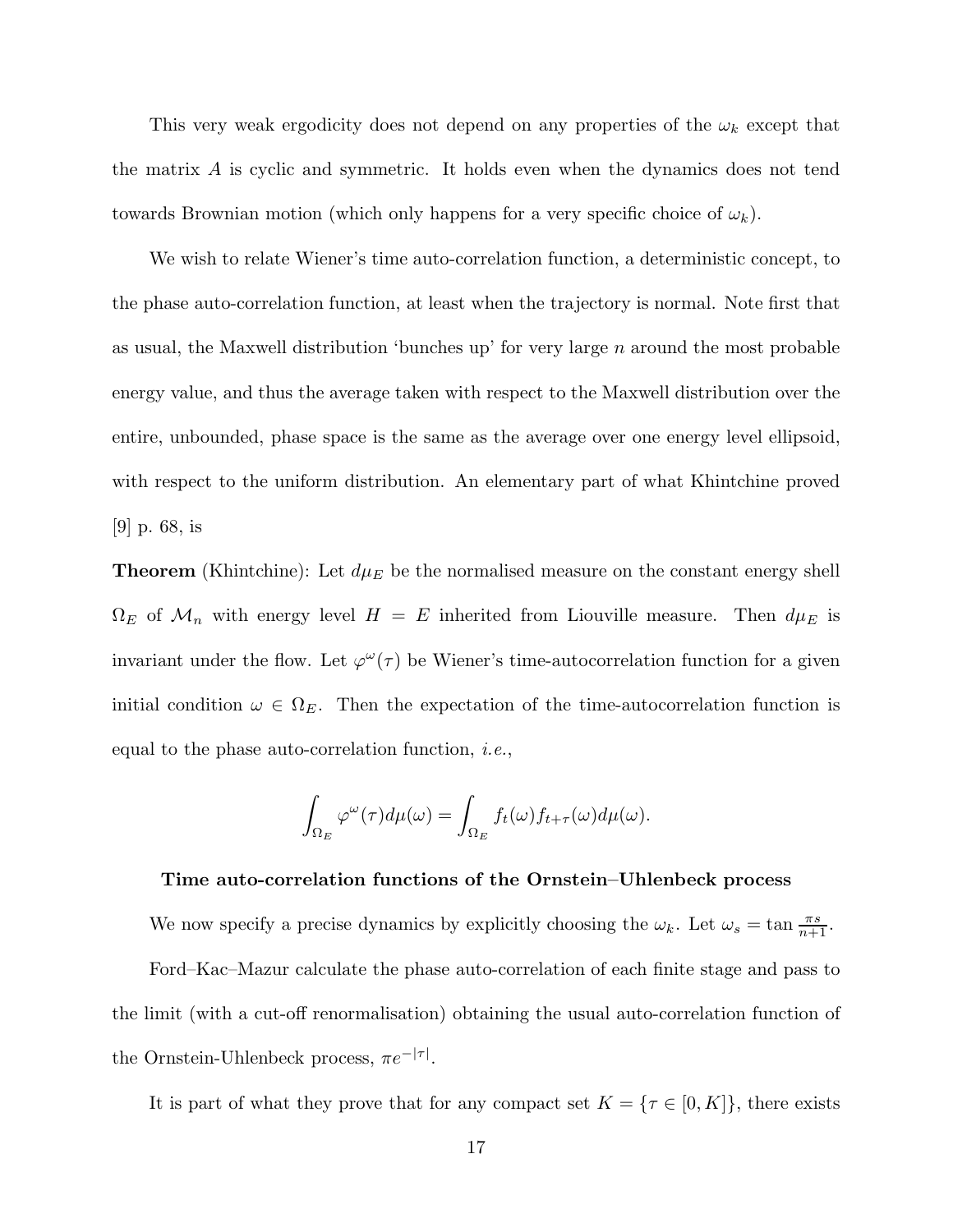an N so large that

$$
\int_{\Omega_E} p_o(0)(p_o)_{\tau} d\mu(\omega)
$$

approximates to  $\pi e^{-|\tau|}$  to any desired accuracy.

Their method of proof was relatively elementary and can be included here. A simple trick changes this into a standard cosine transform which can be looked up in any table of integrals. Let  $u = \tan \theta$ . Then  $\theta = \arctan u$ . This integral is, then, equal to one of the Riemann sums for the improper integral

$$
\int_{-\infty}^{\infty} \cos(\tau u) \frac{du}{u^2 + 1}
$$

This, as aimed at, is the cosine transform of the bump function  $\frac{1}{u^2+1}$ . It is equal to  $\pi e^{-\tau}$ when  $\tau$  is positive, but it is symmetric since cosine is an even function, so it is equal to  $\pi e^{-|\tau|}$ . There is no problem with convergence in this calculation as we let  $\epsilon \to 0$ ; the improper integral is very nicely behaved.

**Theorem:** Suppose given  $\epsilon, \delta > 0$  and K. Then there exists an N so large that the measure of the set of trajectories such that  $|\varphi(\tau) - \pi e^{-|\tau|}| > \epsilon$  for all  $\tau \in K$  is less than δ. (This implies that a normal cell exists, the cell of all trajectories such that on K, their auto-correlation functions are within  $\epsilon$  of the phase auto-correlation function  $\langle f_{o} f_{\tau} \rangle$ .)

**Proof.** Since the variance of  $\varphi(\tau)$  for any fixed  $\tau$  is less than  $\frac{1}{(2N+1)}$ , Tchebycheff's inequality gives us that the measure of the set of trajectories such that  $\varphi(\tau)$  differs by more than  $\epsilon$  from  $\langle f_o f_\tau \rangle$ , which is its expected value, is less than  $\frac{1}{\epsilon n}$ . If we cover the interval K with a uniform mesh of width  $\Delta x$  then there are  $\frac{K}{\Delta x}$  values of  $\tau_i$  in this mesh. If we treat the measure of the set of trajectories yielding a deviation of  $\varphi(\tau_i)$  by more than  $\epsilon$  from its expectation for each i as independent events, which they are not, then the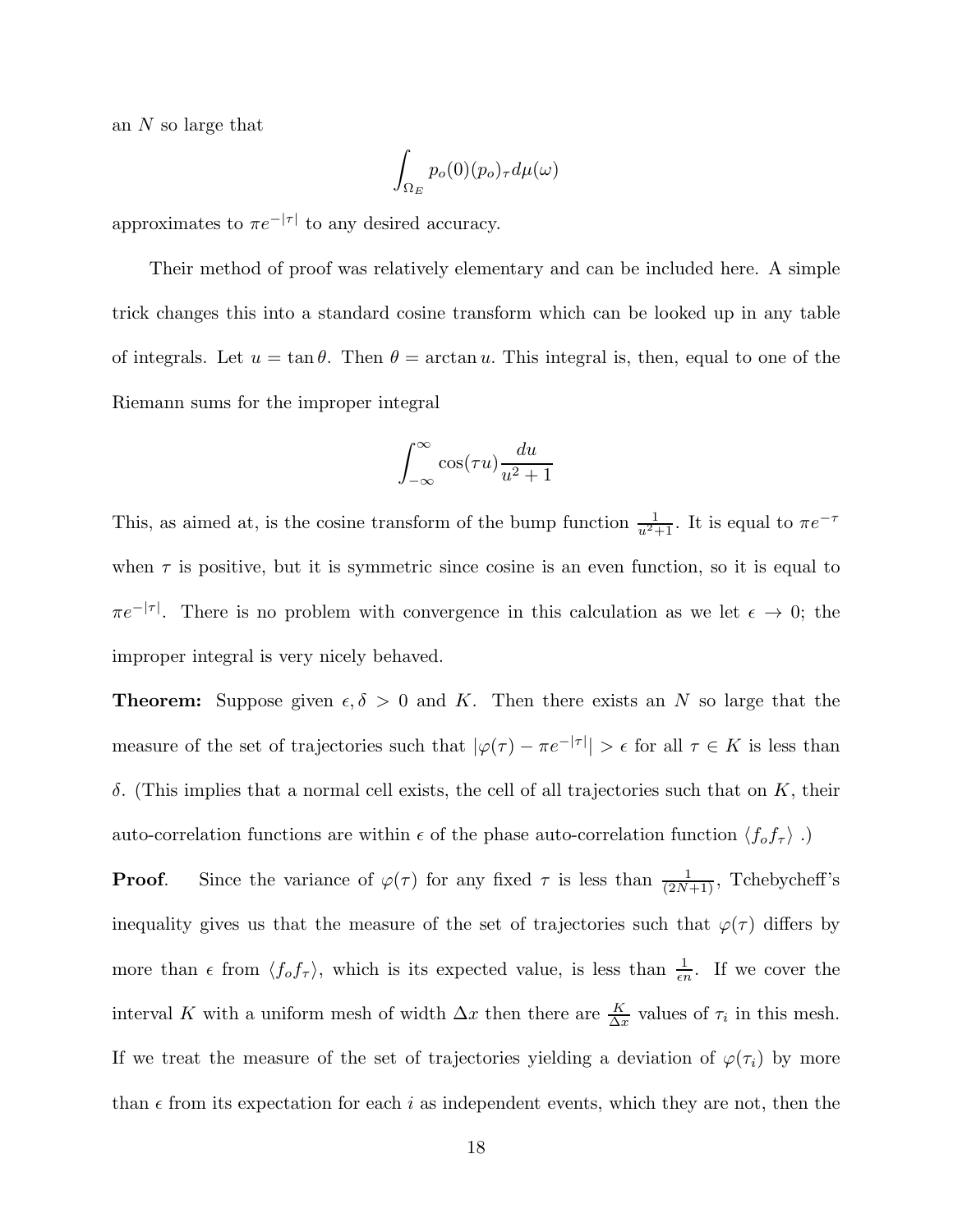measure of the set of initial conditions such that even one of these violations will occur is less than  $\frac{K}{n\epsilon\Delta x}$ .

As n grows, the difference between the quasi-periodic expectation of  $\varphi(\tau)$  and its limit the exponential decay  $\pi e^{-|\tau|}$ , may be arranged to be less than  $\epsilon$  on any compact set, especially K. And this latter function clearly satisfies  $|\Delta y| < \Delta x$  over this or any other mesh. Hence, if  $\tau$  varies over a region of width  $\Delta x$ ,  $\varphi(\tau)$  varies by less than  $2\epsilon + \Delta x$ . We may take  $\Delta x = .5\epsilon$ . and  $n > K\frac{2}{\epsilon^2}$  to get a 4 $\epsilon$  proof. *Q.E.D.* 

This method yields an essentially independent proof of the results of Ford–Kac–Mazur and their generalisations. It does not seem as if the usual methods of large-sample theory of time series, or of Khintchine, Ruelle, or Lanford, or the usual limit theorems of probability theory, can be used to obtain this or similar results. I would like to conjecture that normal cells in this sense exist for a much wider class of sequences of dynamical systems.

Now for all practical purposes, a stochastic process can be replaced by its autocorrelation function. In fact, a Gaussian stationary stochastic process is determined up to equivalence by the phase auto-correlation function. As  $n$  increases without bound, the time auto-correlation functions of normal trajectories approaches a limiting function. We may define a stochastic process by the requirement that its phase auto-correlation function be this limiting function. Thus we have defined the thermodynamic limit of this sequence of dynamical systems as a stochastic process. The sample space of this process has nothing to do with any Hamiltonian dynamical system or Liouville measure. There does not seem to me to be any point in trying to define a new class of dynamical system, with an infinite number of degrees of freedom, which would be the limit object here: this would go against Lévy's philosophy, and would be subject to the use of Occam's razor.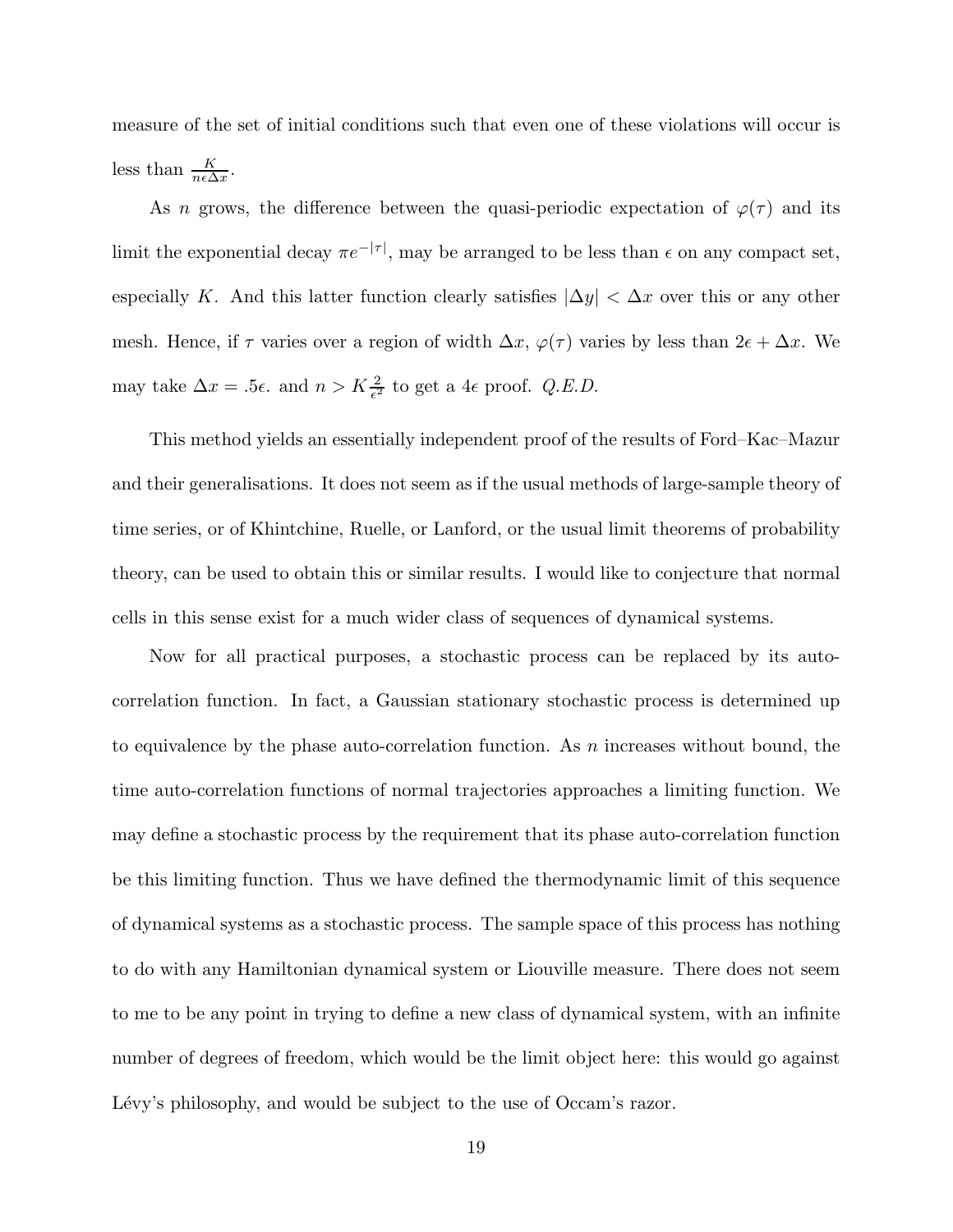In  $|5|$  and  $|6|$ , I have shown how a quantum analogue at negative temperature, which is much simpler than the classical case, has many of the same features as the model of this paper. It would be important to generalise the results of this paper to a negative temperature heat bath around the mote. Schwinger in [14] has treated the case of quantum negative temperature Brownian motion, claimed it acts as an amplifier (which is understandable, since it is done in [5]), and claimed that it amplifies quantum motion to the classical level. The derivation lacks rigour and uses the usual imprecise notions of probability. This is an important topic for the future.

ACKNOWLEDGMENTS I would like to thank the Canadian NSERC for partial financial support during this research and the Dept. of Mathematics and Statistics at Queen's University, Canada, for its hospitality in 2007–2009, where this research was begun.

# References

- [1] P. Ehrenfest and T. Ehrenfest, *The Conceptual Foundations of the Statistical Approach in Mechanics,* Leipzig, 1912, §18b, p. 41.
- [2] G. Ford, M. Kac, and P. Mazur, 'Statistical Mechanics of Assemblies of Coupled Oscillators', *J. Math. Phys.* 6 (1965), 504.
- [3] W. Fuller, *Introduction to Statistical Time Series, 2nd Ed.*, Wiley, New York, 1996.
- [4] J. Jeans, *Dynamical Theory of Gases*, Cambridge, 1904, III §§52,58 and V §87.
- [5] J. Johnson, "Statistical Mechanics of Amplifying Apparatus", to appear, *Proc. VIII International Wigner Symposium, New York City, 2003* eds. S. Catto and B. Nicolescu.

[6] J. Johnson, "Thermodynamic Limits, Non-commutative Probability, and Quantum entanglement", in *Quantum Theory and Symmetries, Proceedings of the Third International*